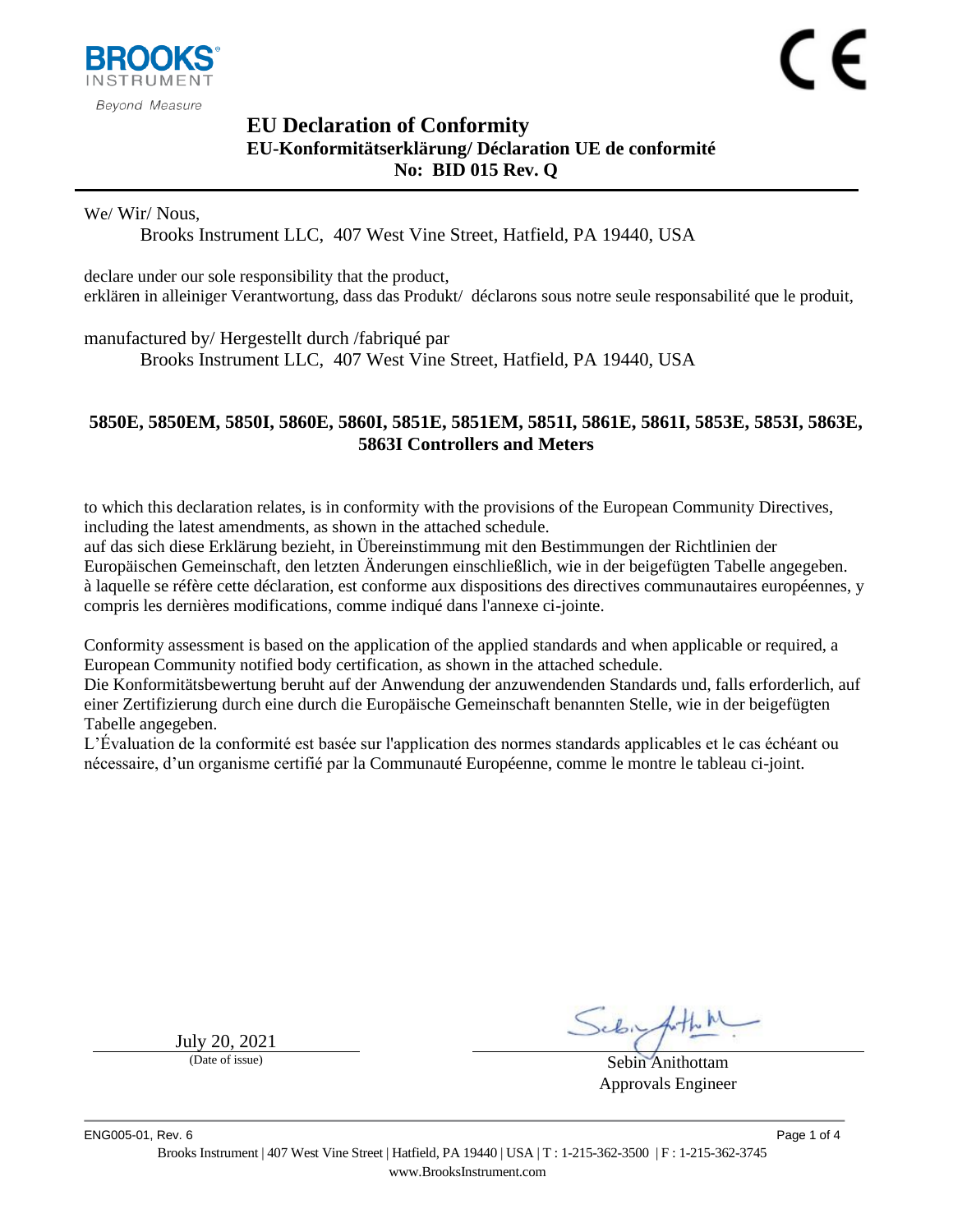

## **EU Declaration of Conformity EU-Konformitätserklärung/ Déclaration UE de conformité No: BID [015](#page-0-0) Rev. [Q](#page-0-1)**

| Directive/Richtlinie/Directive |                                                                                                        | harmonized standards<br>harmonisierte Normen<br>normes harmonisées | Marking<br>Kennzeichen<br>Repères |
|--------------------------------|--------------------------------------------------------------------------------------------------------|--------------------------------------------------------------------|-----------------------------------|
| 2014/30/EU                     | Electromagnetic Compatibility<br>Elektromagnetische Verträglichkeit<br>Compatibilité électromagnétique | EN 61326-1: 2013                                                   |                                   |
| 2011/65/EU<br>2015/863         | <b>RoHS</b> Directive<br>RoHS-Richtlinie<br>Directive RoHS                                             | EN 63000:2018                                                      |                                   |

| 2014/68/EU                                                 | Pressure Equipment Directive/ Druckgeräterichtlinie/ Directive équipements sous pression |                                                                                |                                                                       |                                   |  |
|------------------------------------------------------------|------------------------------------------------------------------------------------------|--------------------------------------------------------------------------------|-----------------------------------------------------------------------|-----------------------------------|--|
| Assessment<br>Konformitätsbewertung<br>Eval. de conformité | Category<br>Kategorie<br>Catégorie                                                       | Product<br>Produkt<br>Produit                                                  | harmonized standards/<br>harmonisierten Normen/<br>normes harmonisées | Marking<br>Kennzeichen<br>Repères |  |
| Module H                                                   | I, II, III                                                                               | 5853E, 5853I, 5863E<br>5863I<br>Line size DN15 thru DN40                       | ASME B31.3: 2016 or later revision                                    | 2388                              |  |
| Art 4.3 SEP                                                | Art $4.3$                                                                                | 5850E, 5850EM, 5850I,<br>5860E, 5860I, 5851E,<br>5851EM, 5851I, 5861E<br>5861I | ASME B31.3 2012 or later rev                                          | n.a                               |  |

Notified Body/ Benannte Stelle/ Organisme notifié : DNV GL Business Assurance B.V. (CAB no. 2388), Zwolseweg 1, NL - 2994 LB Barendrecht Certificate: 20-PED-ROT-H-16.Z0553001-01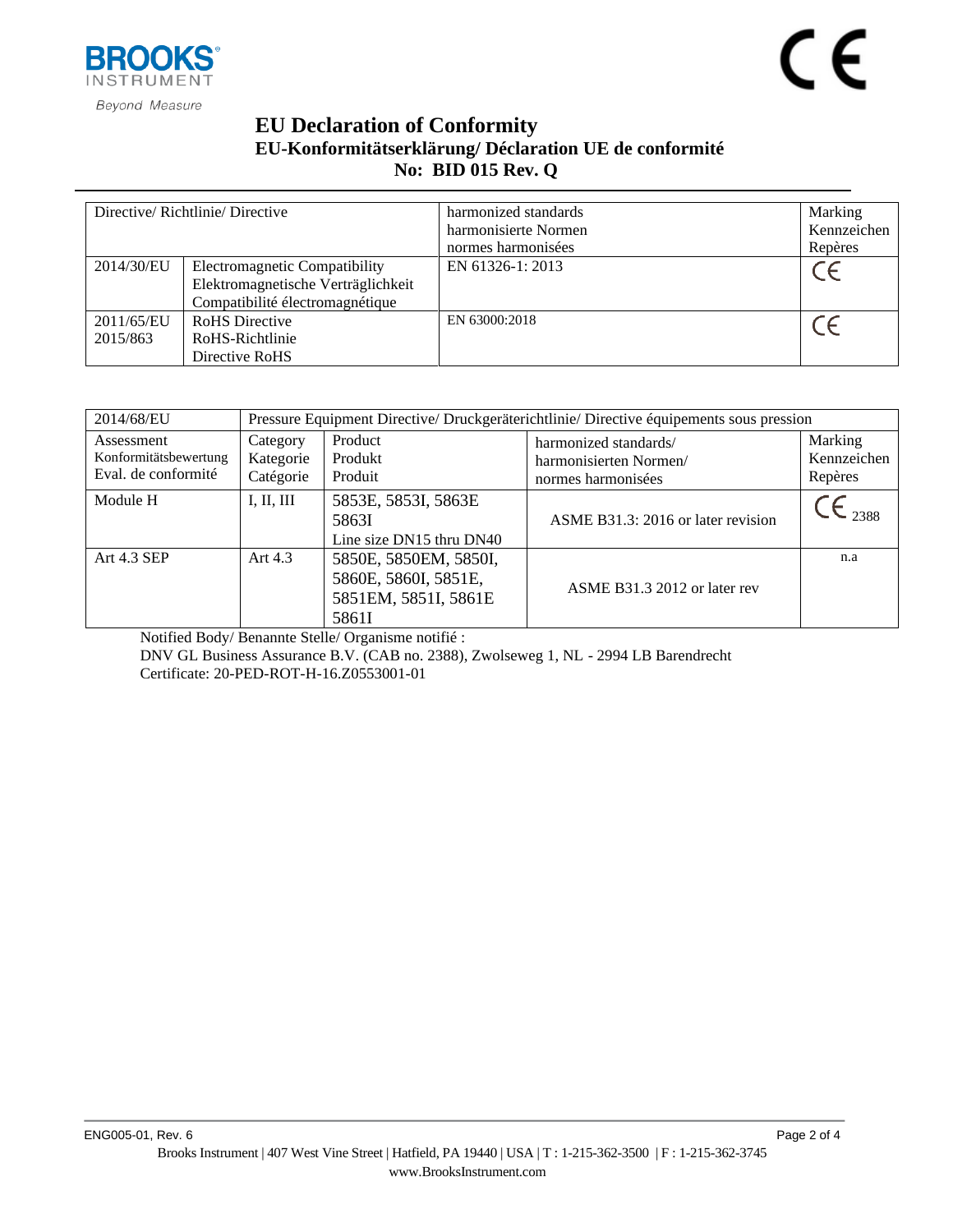

# EU-verklaring van overeenstemming Declaración de conformidad de la UE**/** Declaração de Conformidade da UE **No: BID [015](#page-0-0) Rev. [Q](#page-0-1)**

### Wij/ Nosotros/ Nós,

Brooks Instrument LLC, 407 West Vine Street, Hatfield, PA 19440, USA

verklaren onder eigen verantwoordelijkheid dat het product, declaramos bajo nuestra única responsabilidad que el producto/ declaramos sob nossa única responsabilidade que o produto,

#### gemaakt door/ fabricado por/ fabricado por

Brooks Instrument LLC, 407 West Vine Street, Hatfield, PA 19440, USA

### **[5850E, 5850EM, 5850I, 5860E, 5860I, 5851E, 5851EM, 5851I, 5861E, 5861I, 5853E, 5853I, 5863E,](#page-0-2)  [5863I Controllers and Meters](#page-0-2)**

waarop deze verklaring betrekking heeft, in overeenstemming is met de bepalingen in de richtlijnen van de Europese Gemeenschap, met inbegrip van de meest recente wijzigingen, zoals weergegeven in onderstaand schema.

a la que se refiere esta declaración, está de acuerdo con las disposiciones de las directivas comunitarias europeas, incluidas las últimas modificaciones, como se muestra en el anexo.

a que se refere esta declaração, está em conformidade com as disposições das directivas comunitárias europeias, incluindo as últimas alterações, como mostra a tabela anexa.

Beoordeling van de conformiteit is gebaseerd op de toepassing van de geharmoniseerde normen en, indien van toepassing of vereist, certificering door een aangemelde instantie van de Europese Unie, zoals weergegeven in onderstaand schema.

Evaluación de la conformidad se basa en la aplicación de las normas aplicadas y cuando corresponda o se requiera, una Comunidad Europea notificó a la certificación del cuerpo, como se muestra en el anexo.

Avaliação da conformidade é baseada na aplicação das normas aplicadas e, quando aplicável ou necessário, a Comunidade Europeia certificação do organismo notificado, como mostra a tabela anexa.